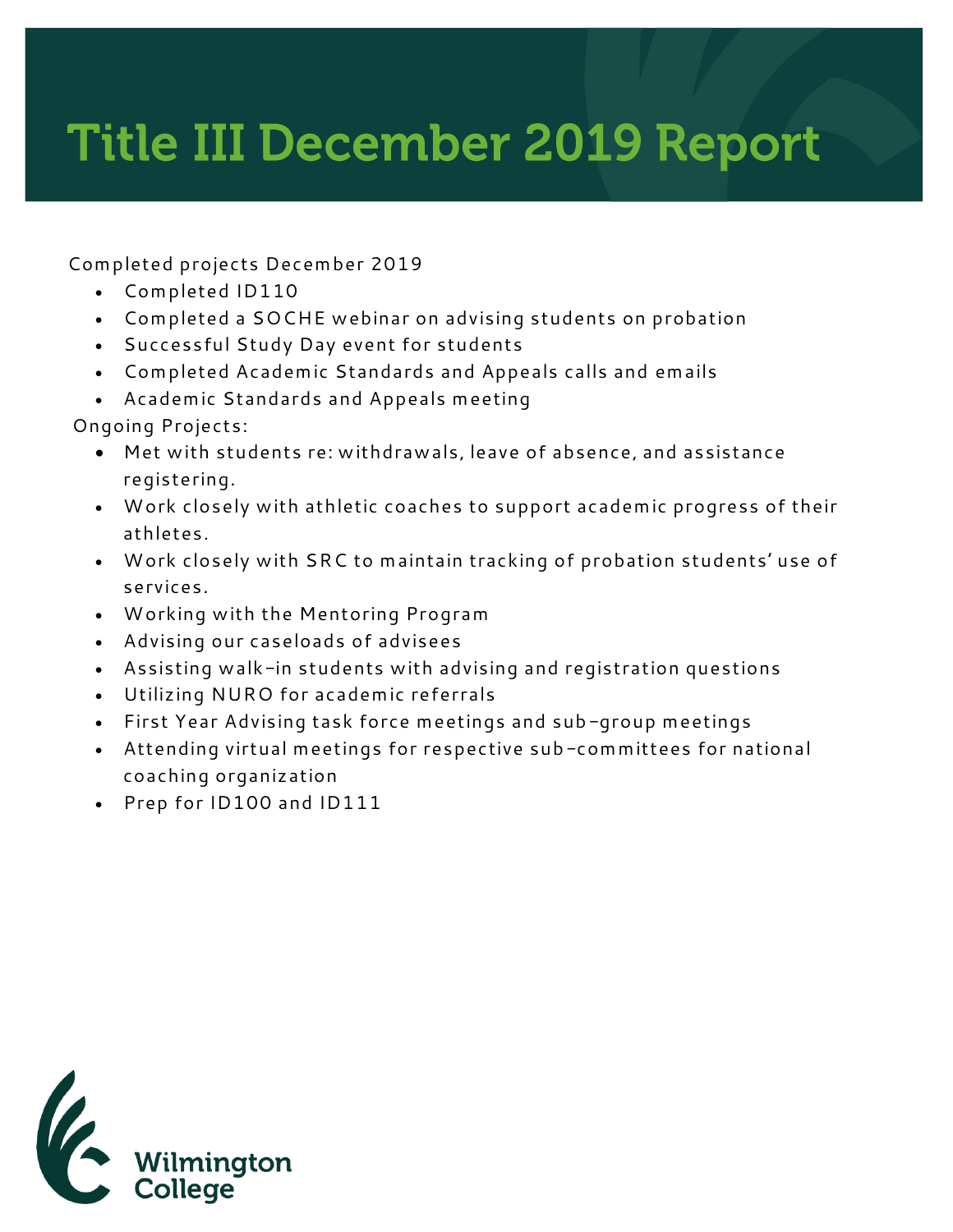**Below is the record of contact for the method and reason for contact from SSCs.** 

| Method of Contact         | #  |
|---------------------------|----|
| Email                     | 66 |
| In Person                 | 28 |
| Contact with Parent       | Ω  |
| Phone Call                | 17 |
| Text Message              | Ω  |
| <b>Reason for Contact</b> |    |
| Academic Advising         | 24 |
| Academic Progress Report  | O  |
| Academic Referral         | O  |
| Coaching Session          | 7  |
| Group Presentation        | Ω  |
| Mass Outreach             | 32 |
| Other                     | 16 |
| Probation                 | 13 |
| WD/LOA                    | 12 |
| Duplicated                | 41 |
| Unduplicated              | 65 |
|                           |    |